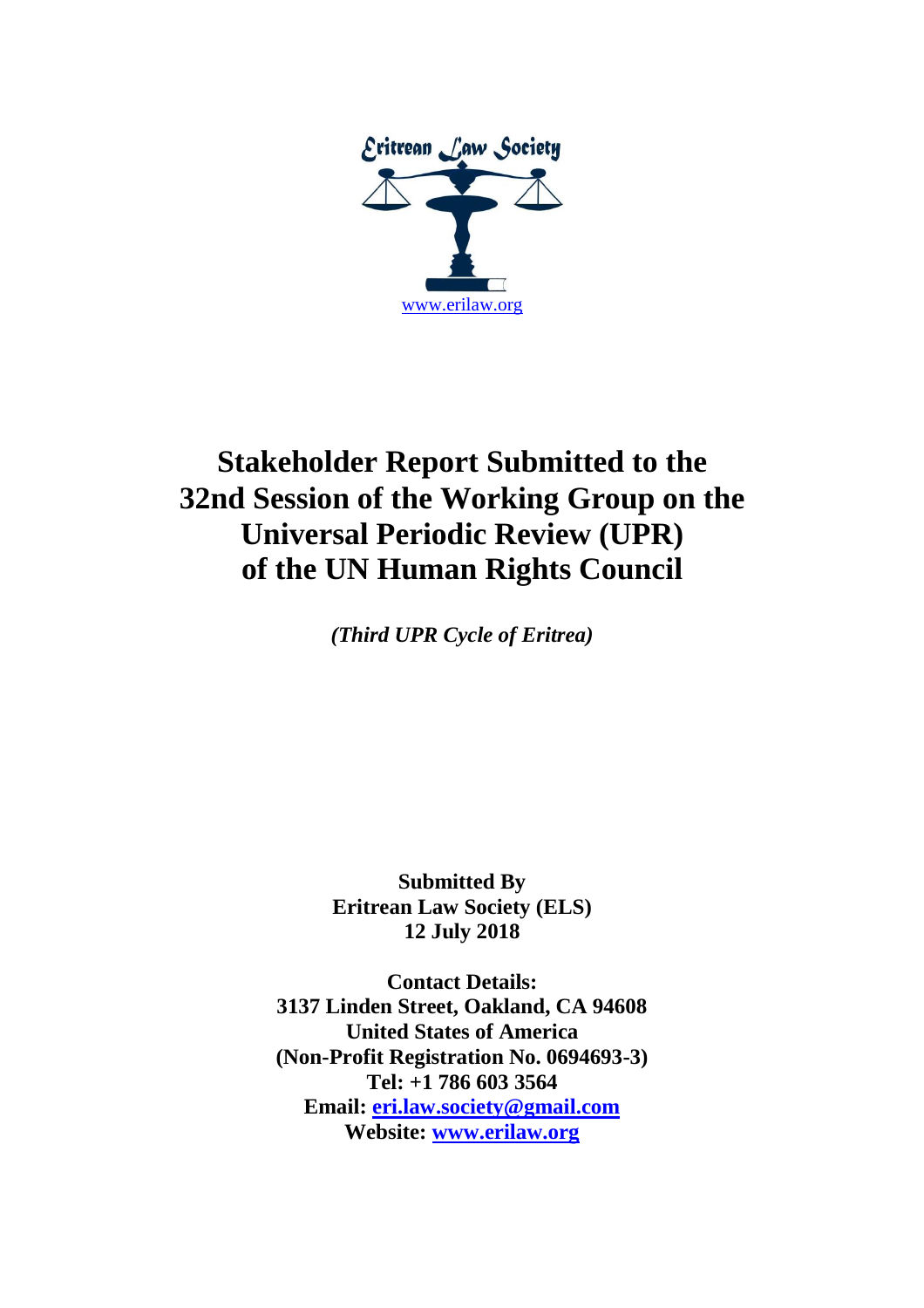#### **Table of Contents**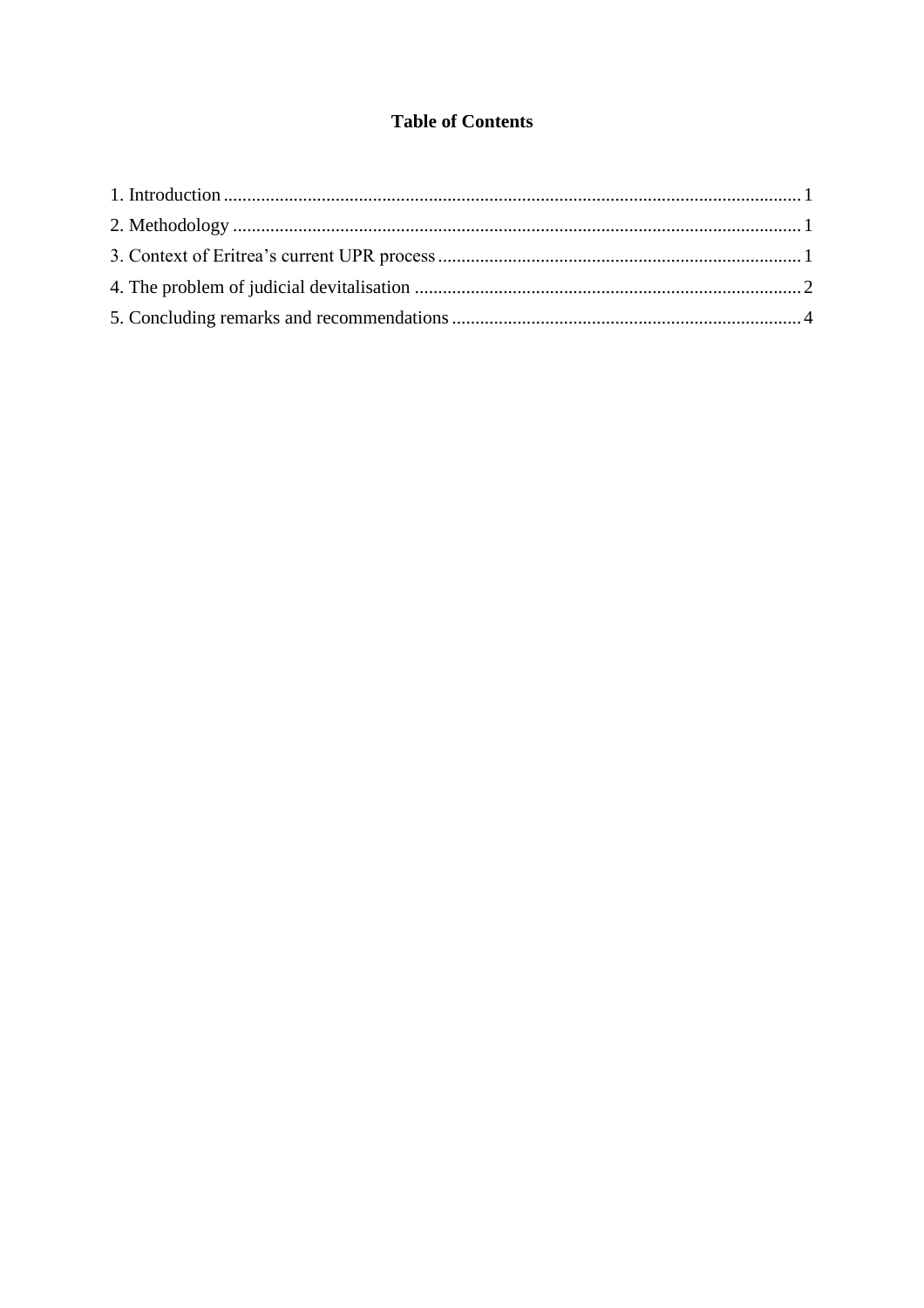## **1. Introduction**

[1] This report spotlights critical shortcomings in the implementation of justice-sector-related recommendations, emanating from the Second Universal Periodic Review (UPR) of Eritrea. It also addresses other shortcomings related to the pervasive crisis of constitutionalism and lack of democratic accountability in the country, in particular the conspicuous absence of a working constitution and a functioning parliament. The main focus is on the problem of judicial devitalisation in Eritrea. The report emphasises that the judiciary is the most important of the three conventional state institutions when it comes to the protection of fundamental rights and freedoms, as well as restraining capricious government authority. The report is submitted by the Eritrean Law Society (ELS or the Society), which is the only professional association of Eritrean lawyers, currently based in exile due to the extremely closed political situation in Eritrea. The Society strives, among other things, for the establishment of a rule of law abiding politico-legal system in Eritrea.

#### **2. Methodology**

[2] Since its formal establishment in 2008, ELS to the UPR of Eritrea, in different other occasions the Society has produced several civil society reports that were submitted to various treaty monitoring bodies of the UN and the African Union (AU), such as: the UN CEDAW Committee, the UN CRC Committee, the African Commission on Human and Peoples Rights (ACHPR) and the African Committee of Experts on the Rights and Welfare of the Child, to mention some examples. The Society has also submitted voluminous amount of information to two fact-finding missions established by the UN Human Rights Council, namely: the UN Special Rapporteur on the situation of human rights in Eritrea, and the UN Commission of Inquiry (COI) on human rights in Eritrea. As part of all these processes, ELS has accumulated voluminous amount information, mostly in the form of interviews with victims of human rights abuses and relatives of victims, making also the basis for much of the content in this report. Part of this report is also based on information obtained from some ELS members (former senior judges and prosecutors) who have fled the country recently under extremely difficult circumstances. In the interest of protecting the safety of interlocutors, this report will not make disclose of names.

#### **3. Context of Eritrea's current UPR process**

[3] The current UPR of Eritrea is taking place under extremely worrying circumstances, which involve an on-going situation of crimes against humanity in the country. This is according to the second and most important report of the COI, from June 2016, in which it is stated: there are reasonable grounds to believe that crimes against humanity have been committed in Eritrea since  $1991<sup>1</sup>$  To our knowledge, next to North Korea, Eritrea is the only country in the world, whose government is officially accused of perpetrating crimes against humanity in a political situation not involving active armed hostilities, or civil war, or a situation of generalised political disturbance. The catalogue of crimes against humanity documented by the second COI report include the following abhorrent violations that have been committed with alleged knowledge or acquiescence of high-ranking government officials: *enslavement*, *imprisonment*, *enforced disappearance*, *torture*, *other inhumane acts*, *persecution*, *rape and murder.* <sup>2</sup> Crimes against humanity are among "the most serious crimes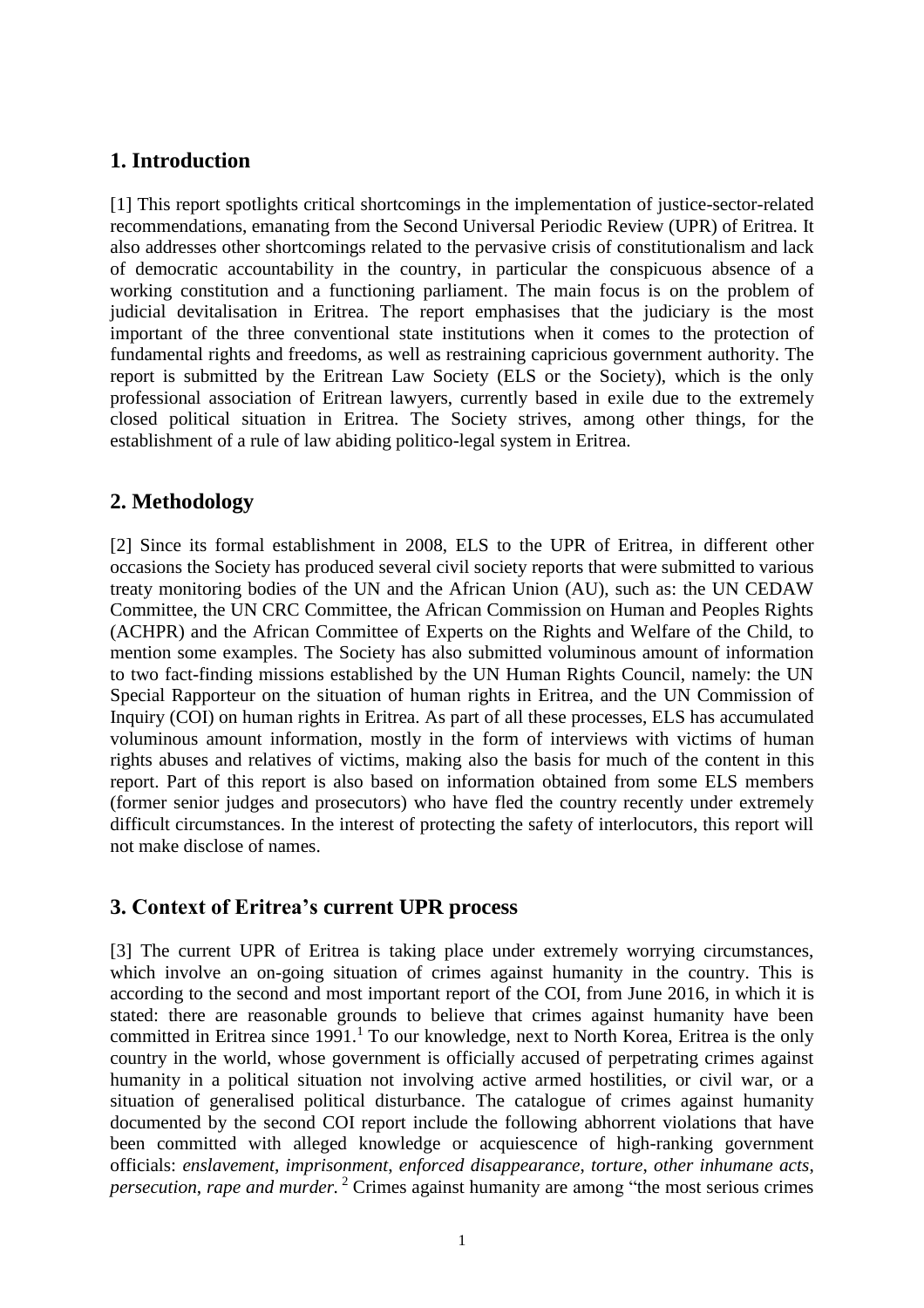of concern to the international community as a whole," making one of the four major categories of core international crimes prohibited by Article 5 of the Rome Statute of the International Criminal Court (ICC). They are also one of the three major categories of atrocity crimes, envisaged under the Article 4(h) of the Constitutive Act of the AU, necessitating possible intervention on the part of the major political organs of the AU.

#### **4. The problem of judicial devitalisation**

[4] Since formal independence in 1993, Eritrea never had an independent judiciary that can meaningfully defend and protect the enjoyment of fundamental right and freedoms, as well restrain capricious government authority. Attacks by the executive branch against the independence and impartiality of the judicial branch have taken different forms and shapes. The crisis reached a very critical level in August 2001, at which time the then President of the High Court of Eritrea, Judge Teame Beyene, was disgracefully dismissed from his judicial office by the Minister of Justice. The Minister dismissed Judge Beyene at the behest of the Eritrean State President, in response to a public comment made by Judge Beyene – related to troubling trends of executive interference on the independence of the judiciary. At the time of his dismissal, Judge Beyene's position was the equivalent a Chief Justice in other jurisdictions with Supreme Courts. When this happened, several founding members of ELS were in Eritrea, witnessing the unwarranted attack against the judiciary.

[5] Over the last sixteen years, the Eritrean judiciary has suffered from a great deal of unwarranted attacks emanating from the Office of the State President. Attacks also come from the Minister of Justice, under whose direct authority the judicial branch operates, and from other arms of the executive branch, including the army and the secret police. Like ordinary citizens, judges and other members of the legal profession, including public prosecutors and lawyers in practice, are not immune from abhorrent forms of abuses, such as the widespread practice of enforced disappearance and/or arbitrary without detention – the boundary between the two examples of abuses being murky in most cases. Rights groups, estimate that there are more than 10, 000 victims of detention without trial and enforce disappearance in Eritrea.<sup>3</sup>

[6] As part of the overall crisis of human rights in the country, there are several instances known to ELS, which involve instances of detention without trial, including deaths as a result of abuses in the hands of agents of the national security, suffered by members of the legal profession. The judiciary suffers from an acute problem of outright reversal of judgements rendered by ordinary courts; such reversals take place most of the time by army commanders and other influential politicians. Further details containing names of victims and places of abuses are available any time on a confidential basis.

[7] Complicating matters, there is no independent association of the legal profession. The plight of our own association (ELS), which is based in exile due to the extremely repressive political situation in Eritrea, is a case in point. Initial efforts aimed at establishing ELS inside Eritrea were frustrated by the secret police, leading to the formation of ELS in exile. The very fact of our existence in exile tells volumes about the level of repression suffered by the legal profession in general. Based on this very difficult experience, ELS likens its predicament with that of an orphaned child. Like a child abandoned by its own parents, ELS is also forsaken, abused and persecuted by its imagined parent – the politico-legal system in Eritrea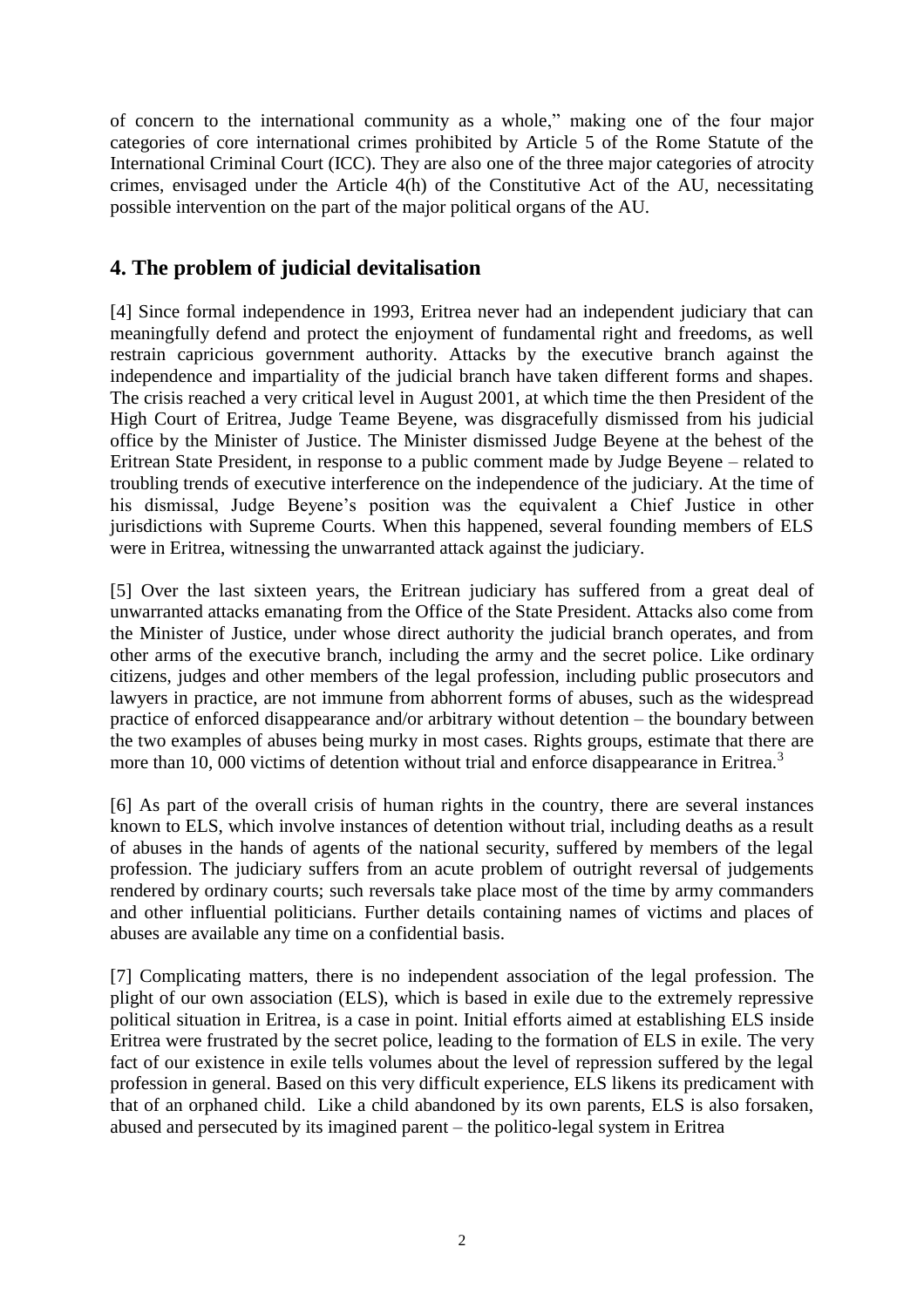[8] Legal education is also severely under-developed. With the dismantlement of the only national university in 2003 (Asmara University), under the guise of "decentralisation of higher education," the School of Law at the national university sustained huge setbacks that have severely curtailed its capacity to cultivate competent lawyers. Moreover, there is one major entity of the Eritrean judicial system, which comes as a hideous blot in the postindependence judicial history of the country. This is the Special Court of the country. Established by Proclamation No. 85/1996 with the seemingly noble objective of fighting corruption and embezzlement of public funds, the Special Court ended up becoming one of the most harmful tools of the Eritrean State President against his political opponents.

[9] Flouting well-known principles of justice, and conceived as an omnipotent judicial entity, the Special Court enjoys absolute powers. The Court is accountable only to the State President. It renders judgements without due regard to some universally recognised principles of criminal justice: such as, the right to appeal and the right to legal counsel. The law that established the Special Court flagrantly violates the very basic principle of legality. The Special Courts has no known laws to refer to. It is empowered to use any method to pursue "justice" with any limits. The Special Court has far-fetching powers, including the power to undo previous judgements given by ordinary courts. This is the most common way by which the Special Court encroaches into the domains of ordinary courts in disregard of well-known legal presumptions, such as the principle of *res judicata*. Only on this account, the mayhem caused by the Special Court is beyond imagination.

[10] In general terms, Eritrean ordinary courts are relegated to adjudicating on trivial civil and criminal matters that do not involve substantive human rights issues, such as the issue of *habeas corpus* in the case of political prisoners or other actions aimed at challenging capricious government authority. As a matter of well-known practice, cases that are generally considered by the Eritrean government as "politically inexpedient" are never brought to the attention of ordinary courts. If they come, Eritrean judges do not have the requisite independence to deal with them. On this particular issue, there is a landmark court ruling from Canada, known as *Araya v. Nevsun Resources Ltd.* 2016 BCSC 1856. The ruling dealt with the specific issue of: whether a lawsuit against a Canadian corporation (Nevsun), accused of complicity in the commission of grave human rights violations, should be heard by Canadian courts, under the assumption that the political situation in Eritrea does not allow the national courts to do so? In answering the question to the affirmative, the Supreme Court of British Columbia ruled as follows:

"… there is evidence on the record … that corroborates the plaintiffs' expressed fears that they cannot return to Eritrea and obtain a fair trial against Nevsun in that forum. This evidence also corroborates
… that the plaintiffs would not receive a fair trial in Eritrea and that any judge hearing the case and who ruled in their favour would place his or her career and personal safety in jeopardy."<sup>4</sup>

[11] The plaintiffs in the court case are former national service conscripts from Eritrea who were allegedly abused in a mining industry co-owned by the Canadian corporation, Nevsun. They claimed that they are unable to return to Eritrea due to well-founded fear of reprisal. In November 2107, the ruling of the Supreme Court of British Columbia from 2016 was confirmed by the Court of Appeal for British Columbia in: *Araya v. Nevsun Resources Ltd*., 2017 BCCA 401.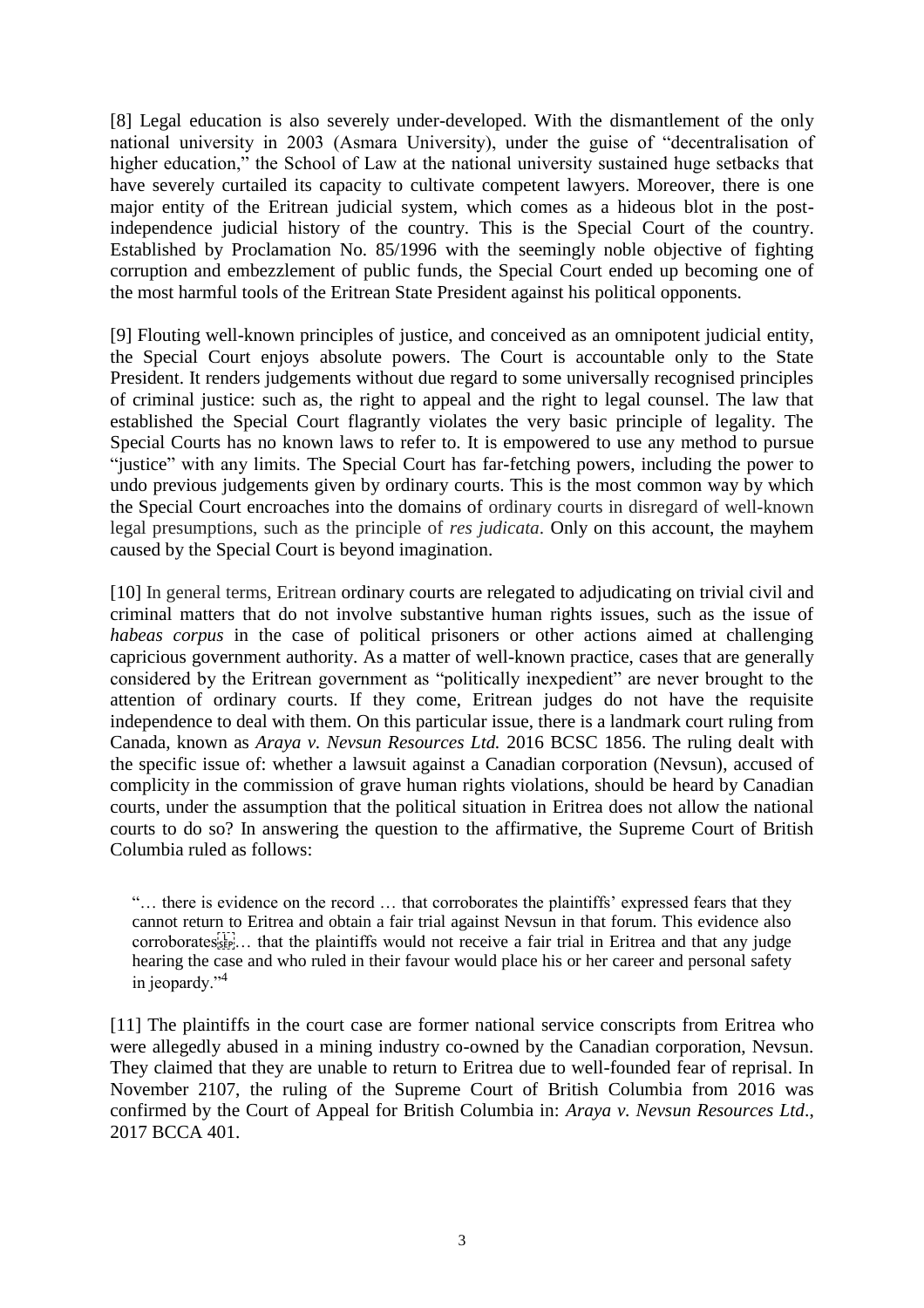## **5. Concluding remarks and recommendations**

[12] From the above, it is clear that there is an urgent need for Eritrea to make a quick return to a politico-legal system anchored on respect for the rule of law and democratic accountability. However, this would not be possible without addressing two critical shortcomings, which are very much related to the problem of judicial devitalisation in Eritrea: the lack of a working constitution and a functioning parliament. To our knowledge, Eritrean is the only country in the world in not having any form of a constitution (written or unwritten) and a functioning parliament regardless of the democratic or non-democratic nature of such a constitution or a parliament. Indeed, seen from this angle, Eritrea's predicament is very unique when compared to several other experiences around the world.

[13] We assert that in spite of several empty promises made by the Eritrean government in numerous occasions, including in the form of "accepted/supported" or "noted" UPR recommendations, no concrete improvement has have been seen in the following selected examples of recommendations, drawn from the last UPR of Eritrea (as reflected in the these major documents of the UN: A/HRC/26/13 and A/HRC/26/13/Add.1). Some of the most neglected UPR recommendations and their respective paragraph numbers, including the countries that made the recommendations are are cited below verbatim (in order of importance to our report).

122.33. Fully implement the Constitution to ensure the administration of justice and the rule of law and also establish an independent human rights institution to oversee human rights issues (Republic of Korea).

122.151. Efforts aimed at improving the administration of justice system and the situation of persons deprived of their liberty (Ecuador).

122.135, 122.137, 122.163. Bring to an end inhumane detention conditions, release persons detained for exercising their freedom of expression, respect and ensure that all detainees are treated in accordance with international human rights standards (Germany, Norway and Sweden).

122.144, 122.146, 122.147, 122.148. Release or bring before a court all persons detained without a charge and to respect international standards in the treatment of detainees (Austria, Germany, Switzerland, Norway).

[14] With regard to the implementation of the 1997 Constitution, for example, it needs to be noted that in its voluntary commitments and replies (A/HRC/26/13/Add.1), submitted in June 2014, Eritrea indicated that it is drafting a new constitution. Nonetheless, nothing of a substance has been done about this process over the last four years. In fact, in December of the same year (2014), the Eritrean President said in a televised interview that the 1997 Constitution is a dead document and must be forgotten.<sup>5</sup> Four years since then no new constitution has been adopted in the country. The government has also taken not any single step in addressing the crucial recommendations cited above. In fact to the contrary, as noted by the second COI report of June 2016, the country is now said to be suffering from a persistent problem of crimes against humanity that required a more coordinate response from regional and international actors: the UN, the EU and the AU.

[15] In view of the persistent crisis of human rights in Eritrea, including that of crimes against humanity, the following are among the least that should be done by the Eritrean government